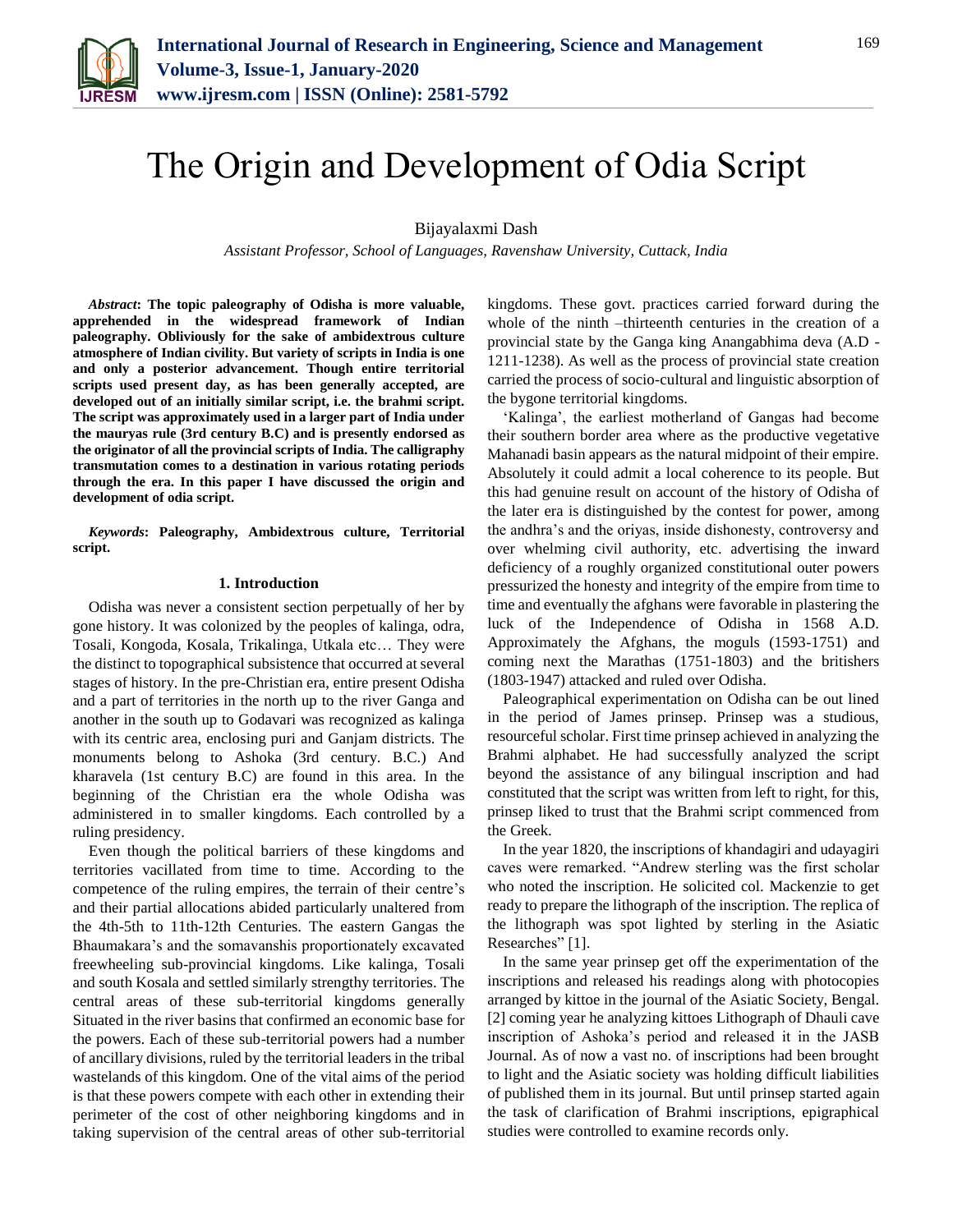

Recognition goes for assembling a paleographical chart under the title "Modification of the Sanskrit Alphabet from 543 B.C to A.D 1200". In the year 1850 another valuable inscription of Jaugada of the time of Ashoka were captured by Sir Walter Elliot. Kerr and senart analyzed the edicts. But the improved elaborated reading in addition to the photo Lithographs were advertised by Buhler in the Archeological survey of south India (I, 144). At this period paleographic ground work in India was its beginning and most of researchers believed the basic idea's that the letter forms where ends in themselves.

In 1872 an advanced Journal 'Indian Antiquary' came into existence under the editorship of James Burgess. The Journal was activated with an objective of increasing the existing "Journal of Asiatic Society of Bengal which gave neoteric encouragement to the paleographic research. He was extremely benefitted by examining the previously brought out inscriptions in the first volume of the Journal. He favored to involve the Ashoka's Jaugada edicts for his south Indian paleographical enquiries. [3] His course of action of disconnecting the chapter of the epigraphic records kalinga into west and east annexes along the dynasties of the chalukyas is confusing. [4]

In addition that he conceived that the few inscriptions of the Gangas of kalinga nagara be a component of tenth century were written in a diversity of south Indian Nagari script and the basis of the Oriya alphabet should be duplicated to that source. [5].

Sir Alexander Cunningham orderly organized all the edicts of Ashoka highlighted in the first volume of his 'corpus inscription indicarum 1877. [6]

In the same volume he made an another development on the reading of the Hathigumpha inscription by James prinsep. But the photographs of the inscriptions attached to the volume are absolutely faulty and not trust worthy. He formed an allegory of the various syllabify with the disparate members of individual structure and preserving the method of graphics basis of the old Indian Alphabet. [7]

Next we come to another famous contemporary Indologist; R.L Mitra publicized "The Antiquities of Orissa". 1st volume published in the year1875 and second one was in 1880 proportionately. In the second part he observed and remarked the inscriptions on the pillars of the passage out leading to the spectator's council of the Jagannath temple puri and attached the interpretation of the coherent records he mentioned:

"These are in the uriya language and character, Written in most corrupt orthography and syntax." [8]. Then we come to Gourishankar Hiralal Ojha, create an initial experimental effort in this field. In the year 1894, He wrote a complete expansive book in Hindi named as, 'Bharatiya prachina Lipimala' (The paleography of India).

Deciding from the developed and practical effective period that Brahmi had attained, Hiralal Ojha was not in support of impute its basis to any peripheral stating point or ascendancy. He advised the addition of the script without any remarkable change approximately from 500 BC to AD 350 where after two disconnect brooks of writing bifurcated from its main source.

The northern part was divided into the Gupta, the kutila, the Nagari, the sarada and the Bengali scripts. The southern part was divided into the western, the central provincial, the telugukannada, the Grantha, the Kalinga and the tamil scripts. Hiralal Ojha [9] have no doubt that the Oriya script was borrowed from the Bengali which itself started to bifurcate from the Nagari in about 1000 A.D [10] According to Hiralal kalinga script was used in the copper–plate endowments of the Eastern Gangas from 7th to 11th centuries. Even though at the beginning the script appeared like to the square headed aspects of the central provinces, later on, a distinctive miscellany in which the nagari, the Telgu–canaries and the Grantha aspects were hybrid all together. In the year 1918 [11] Ojha's book was rectified and expanded.

In the year 1895 J.G Buhler wrote a book on the basis of the Brahmi script and verbally fights in support of its Semitic origin. [12] In the coming year he published "magnum opus Indiasche paleographic in German, the English translation of which was made by fleet and published as an appendix to the Indian Antiquary vol xxxiii, 1904. His worked abided to this day as the approved work on the subject. In his writings of the Askan edicts, he divided into two local varieties, the northern and the southern and talked of a third one, named as Dravidi(Bhattiprolu) script. Regarding the Dhauli and Jaugada edicts he writes.

"The southern Variety is most strongly expressed in the Girnar and siddhapura edicts, less clearly in the Dhauli and Jaugada edicts, by differences in signs for A A, kha, ja, ma, ra, sa, the medial 'I' and the ligatures with 'ra. [13]

On the ground of the enlighten of the lower parts of some of the letters, thickening of the top of the upper perpendiculars and of the use of the so called serif, the assembled the inscriptions of kharvela and his ancestors under the old kalinga script. [14]

From the middle of the fourth century A.D he distinguished the northern script in to the Gupta alphabet of the 4th-5th centuries (having two sub-classes, eastern and western), the hooked alphabet of Nepal and the arrow head type (Bhaiksuki lipi). He associated the basis of cursive forms of the northern alphabets to the Ashokas edict (VI) of Dhauli, edicts of kalsi and Jain inscriptions of the Kusana period. (15) The southern alphabets have been divided into six categories. Such as: 1. Western, 2. Central Indian, 3. Telgu – canarese, 4. Later kalinga (Former Madras presidency between chicacole and Ganjam). 5. Grantha 6. Tamil. According to Ojha and Buhler believed that in the later kalinga script of the Eastern Gangas of the 7th, 12h centuries the Nagari, the telugu, the canarese and the Grantha aspects were hybrid together. [16]

Buhler was one of the primitive scholars to use certain paleographical wordings like block-heads, arrow-heads, hooks, cursive, horn–like, etc… Ojha and Buhler also prepared mathematical charts have not been out dated and added to so far. The monograph of S.L. Gokhale is only a collocating of the works of the two earlier paleographers. [17]

From beyond 1910 an enormous dispute blew up among the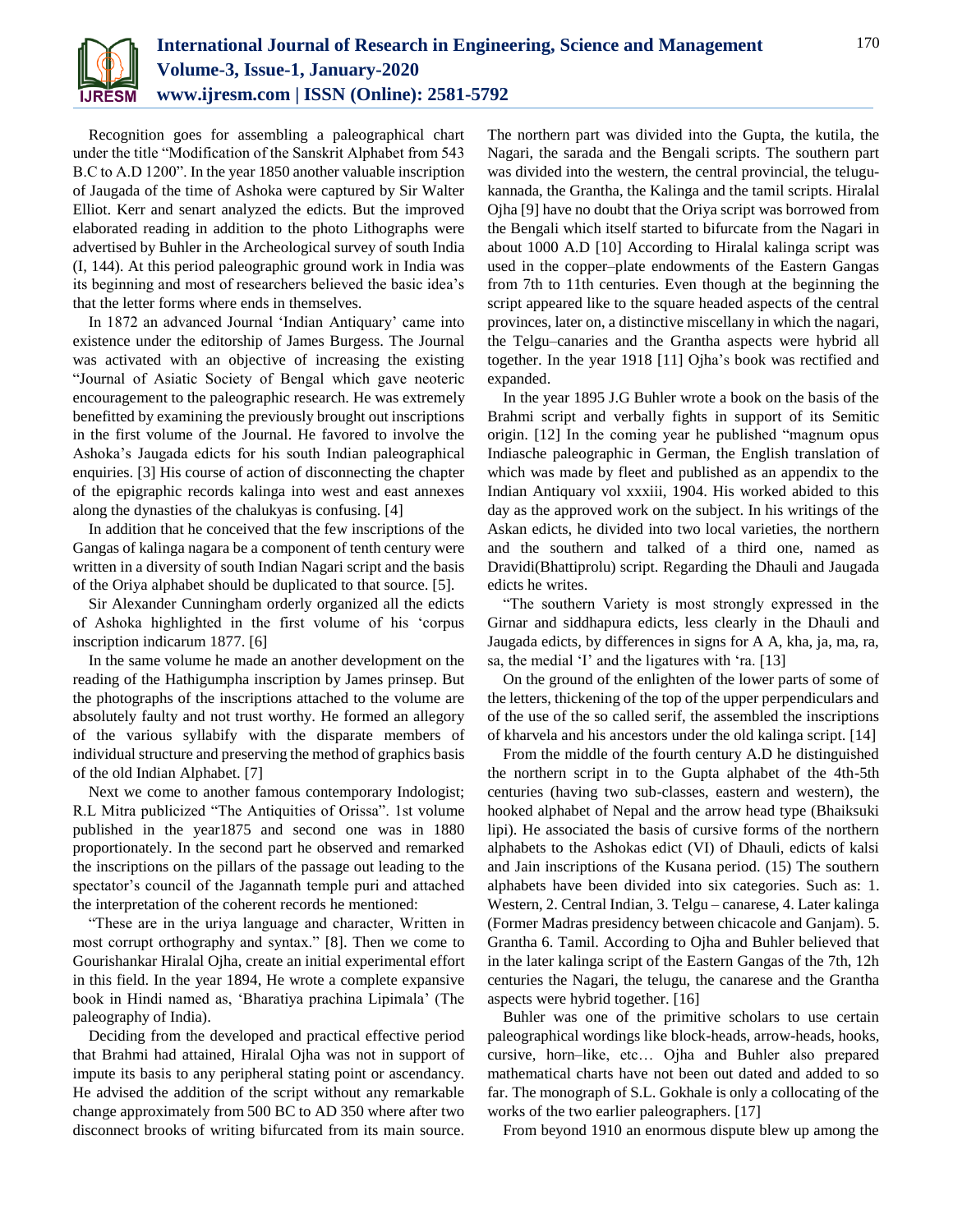

researchers like bhagawanlal, Flect R.D Banerji, K.P jayaswal regarding the particular day, significance of the study and paleography of kharavela's Hatigumpha inscriptions after the publication of a book named as "Brahmi inscriptions in the udayagiri and Khandagiri caves". The controversy was concluded. The book was written by B.M Barua. The book encloses a note on "The letter forms." Of the cave inscriptions where Barua keenly observed that the development of the various types of Brahmi alphabet in the Hatigumpha inscription was due to the employment of various copiers symbolizing different local regions. [18]

Pandit Binayak Mishra was one of the antecedent Oriya researchers who manifested some interest in the better study of epigraphy. In the year 1933 he prepared a list of the ruling dynasties of Medieval Orissa. [19] In the year 1934 he published a monograph, named as "Orissa under the Bhauma kings". [20] In this book pandit Binayak compiled 14 inscriptions of the Bhaumakara dynasty and attached the photocopy of a few of them.

In the year 1934, the publication of the "Indian Antiquary" was discarded. But the Epigraphia Indica cared for its high standard. A number of epigraphists have fantastic interests in compiling and clarifying the inscriptions brought to light by Hiralal, R.D. Banerji, B.C Mazumdar, T. C. Rath, Y. R. Gupta, T.C Ratha, R. K. Ghosla, K. C. Panigrahi, P. Acharya and others. In the time of cataloguing the aspects of the inscriptions under various scripts, the studious editors came after Buhler's work as the ground work. At that time so many reputed Journals started publishing from patna, Kolkata and Rajamundry appropriately. Journals like the journal of Bihar and Orissa Research Society (1915), the Indian Historical quarterly (1925) and the Journal of Andhra Historical Research Society (1962) etc.

The inscriptions of Orissa were edited and revised in these journals from time to time by the studious scholars like Haraprasad Shastri, Binayak Mishra, H. Pandey, N. Tripathy, A. Banerje, G. Ramdas, C. N. Rao, R. Subba Rao, and others. In the second quarter of 20th century there was a developed increasing interest among the Oriya scholars to stretch out the history, archeology and culture of Orissa. At that time there was not a single historical journal in English in Odisha to provide their needs.

Jounals like 'prachi' (1931), The journal of the Orissa Academy (1939) and the journl of the kalinga Historical Research soicty (1946) published chronologically from Cuttack and Balangir for a short period and were discarded. But some of the important inscriptions of Orissa were brought to light by these volumes. In the year 1952 'The Orissa Historical Research Journal' was published. The main objective of the journal was to revive the culture, archeology of Odisha. Newly discovered copper-plates and stone inscriptions of Orissa were edited and re-edited from time to time in the volumes of the journal. Satyanarayana rajguru was edited majority of the inscriptions. K. C. Panigrahi, B. V. Nath, K. B. Tripathy, S. C.

De, P. Acharya, S. N. Das also edited few inscriptions.

The developed paleography of Buguda (Ganjam) and Puri plates of the Sailodbhava king Madhavavarman had raised some issues to materialize the genealogy and chronology of the family. The discarded issues in the paleography of Ganjam and Khurda plates on one side and the Buguda and Puri plates as well as the aspects raised by the son and grandson of the issuer of the Buguda and Puri records on the other led Hultzsch and Kielhorn to suggest that the 1st group was the ancestor of the second. [21] Finally, when S. C. Behera planned and prepared abook on the basis of History of the dynasties. In this book he attached a chapter on "paleography and Language in sailodbhava charters". After that kunjabihari tripathy analyzing the paleography of the early Oriya inscriptions and publicized his conclusions in three segments in the last volumes of OHRJ [22] Main aim was to analysis the script of early Oriya Inscriptions Between the age of AD1051-1568. His analysis based on the various aspects of the inscriptions of Orissa before the half way of the eleventh century was comprehensive. He divided the script of Orissa into Six categories. Such as The Brahmi (2) the Gupta (3) the acute-angled (7th to 10th. Century) (4) the proto–Bengali (5) early Oriya (6) Modern Oriya He checked and noticed that the acute angled script(7th-10th) hypothesized apparent features leading up to the modern Bengali Script, which can be called- proto-Bengali.

The proto Bengali aspects were accustomed in the endowment of the sumavamsis, the gangas, etc… He outlined the progression of the early Oriya script on the basis of three sources. Such as Proto–Bengali, the Nagari and the later kalinga script. According to Kunja bihari Tripathy, "The oriya script is more akin to the proto Bengali than to the modern Bengali. It has preserved many Proto-Bengali forms which Bengali has discarded. He analyzed the creation of individual letter forms such as vowels and consonants, along with the central vowels and connections. All these themes of kunjabihari tripathy have been assimilitated in his creation. [23] The twelve paleographical frame works attached in this book. These are the explanatory of the evolution of the early Oriya script. In the field Origin and evolution of Odia script, K. B. Tripathy made an admirable achievement. His effort has not been out dated in the contemporary period. In the year 1960, Satya narayan Rajguru also made a remarkable achievement regarding the study of the Oriya script in his book "Odia Lipira kramavikasa." (The Evolution of the Oriya script) in Oriya language. The book is the elementary source of Odia script. So far concerned the outspread ground work in which he imprinted the growth and development of the Oriya script is informative. By the way of different stages the developed of the script has been given like this:

- Mauryan Brahmi (300 BC)
- Later Brahmi (100 BC-AD-300)
- Gupta A. D. (300-700) Medieval Kalinga(A.D.600- 1100)
- Box headed (A.D.400-800)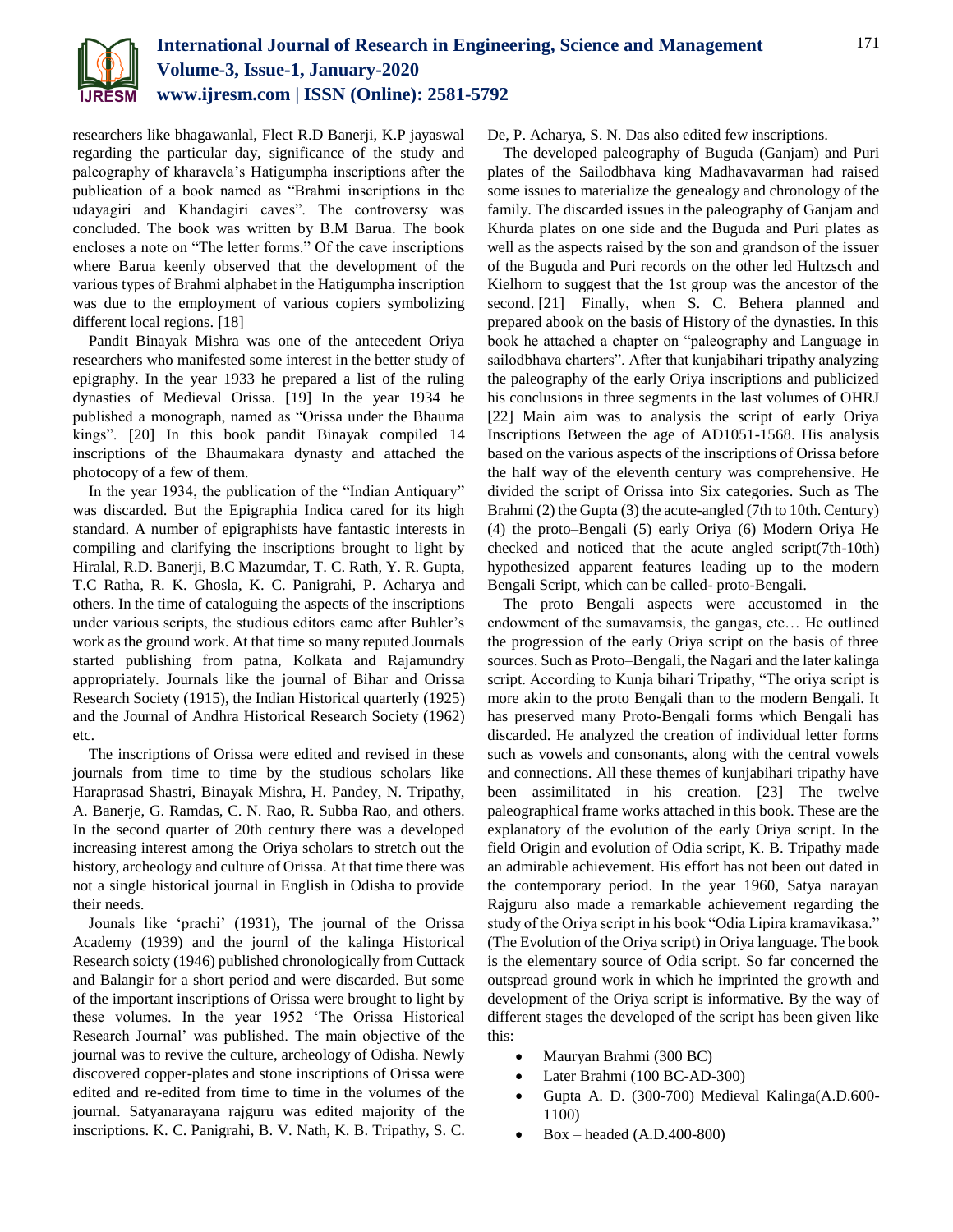

## Modern Oriya (A.D. 400 onwards)

Between the years 1958 to 1976 the Better chronicle of his work also came to light in various steps in the Oriya journal 'Konark'. Rajguru published all the inscriptions of Orissa in five volumes. Except Bhaumakars and their feudatories. [24] The sixth volume of the series consisting of the Inscriptions of the Bhanjas. It was compiled by S. Tripathy in the year 1974. [25].

A. H. Dani carryout the analysis of Indian paleography in the year 1963. The main objective of the study was to prepare a systematic methodical groundwork and constructed a detailed analysis of the subject up to eight century A. D. Dani create a noteworthy achievement both at the imaginative and explanatory level. He decorated the aspects of twenty- three plates of different varieties of script which are completely embracive. Dani complemented the theory of upasak that no provincial variety did exist in the Ashokas brahmi. [26] He incorporated the Hathigumpha inscription of kharavela in the regional Brahmi script used in eastern India. [27]

The script used in the inscriptions of the Mataras, the sarabhapuriyas and the eastern Gangas to the end of the seventh century have been chained under proto-regional Decani style whereas the script used in the inscriptions of Eastern Gangas after the 7th century have been categorized under the protoregional Andra style. [28] Thus the localization of writing styles and their incorporation to various cultural regions was the supervising fundamental principles of Dani for the analyzing Indian paleography. For that intention he rejected the former terminologies like acute–angled, box-headed, arrow-headed etc. The line of controversy introduced by Dani that the varieties in the collection of the writing tool and the method often modified the face of the letters was hence forth analyzed by T. P. Varma while learning the 'paleography of Brahmi script in north India' in the year 1971. As respects the paleographical qualities of the Hathigumpha inscription, he clarify that, "Orissa was less informed of the new developments (the new-pen-style) and kept adhering with the older forms for sometimes" [29].

'Indian Epigraphy and paleography' Article published in the 'journal of Ancient India History (1970-71). D. C. Sircar favored to alternative the term 'Gaudi' for Buhler's proto-Bengali on the authority of al-beruni and held that 'Gaudi' i.e the East Indian borrowed of the siddhamatrika alphabet, was used in Bengal, Bihar, Assam, Nepal and Orissa from 10th to 14th century [30] In addition that he believed that the Oriya alphabet was borrowed from Gaudi and its improvements was concluded in the records of about the fourteenth century. [31] Sircar held this point of view even while compiling a number of copper plates and stone inscriptions of the Empirical Gangas of 12th-14th centuries in the journal 'Epigraphic Indica volumes 28-33.

In an unattached chapter in the book "Early stone Temples of Orissa (1979) Vidya Dehejia made an intellectual work on the development of the scripts of Orissa up to 10th century A.D.,

By giving paleography frame works of the inscriptions of the sailodbhavas, the Bhaumakaras, the Bhanjas and also some of the temple inscriptions of the period. [32] In the year 1984, N.K sahu narrated an additional chapter in his book 'kharavela' on the topic the paleography of the Hathigumpha inscription. [33] But the sketch made on hypothetical shapes of the vowel and consonant signs of the inscription are of simple by nature.

Recently the ICHR has launched the resourceful programmed of the publication of the inscription of India. In this chain, the inscriptions of some of the ruling families of Orissa have already been published. The significant achievements of R. Subramanyam, (Inscriptions of the suryavanshi Gajapatis of Orissa (ISGO), New Delhi, 1986, A.M Shastri, (Inscriptions of the sarbhapuriyas, pandavamsins and somavamsins (ISPS), 2pts, New Delhi,1995), S. Tripathy (Inscriptions of Orissa, I (circa fifth-Eighth centuries A.D.), N. Delhi, 1997). In this supervision are admirable.

### **2. Conclusion**

This paper presented on overview on the origin and development of Odia script.

### **References**

- [1] Asiatic Researches. 15.313 FF.
- [2] "Notes on the inscriptions at udayagiri and khandagiri in Cuttack in Lat characters" JASB-Journal of the Asiatic society of Bengal), 6(1837), 1072-91, PL-58.
- [3] A.C Burnell, Elements of south India paleography from the 4th to the 14th century AD, 2nd edn, London, 1878, Indian edition, Delhi, 1968, 11.
- [4] A.C Burnell - -, 23.
- [5] ibid, 53.
- [6] A. Cunningham, corpus, inscriptionum Indicaruma(CII), I, inscriptions of Ashoka, London, 1877; Indian edn, Vanarasi,1961, 15-20, 65-81, 88-93, pls.VIII-XIII(for Dhauli and Taugada edicts.
- [7] Ibid, 49-63.
- [8] R.L Mitra, the Antiquities of Orissa, II, Calcutta, 1880.120.
- [9] **IbId**, 42-44.
- [10] Ibid, 43.
- [11] Ibid, 44.
- [12] J.G. Buhler, on the origin of Indian Brahmi Alphabet, 3rd edn, Vanarasi, 1963, 4.
- [13] Buhler, Indian paleography (IP). Calcutta 1959-60.
- [14] Buhler, Indian paleography (IP), Calcutta, 1959, 68.
- [15] Ibid, 74-77.
- [16] Ibid, 98.
- [17] S. L. Gokhale, India Numerals, Poona, 1966.
- [18] B.M. Burua, old Brahmi Inscriptions in the Udayagiri and Khandagiri caves culcutta, 1929, 145-53.
- [19] B. Mishra, Dynasties of Medieval Orissa, Calcutta, 1933.
- [20] "Orissa under the Bhauma kings (OUBK), Calcutta, 1934.
- [21] E L, 6, 144, ibid, 7, 102.
- [22] 1955-60, K. B. Tripathy, "The Palaeography of the Early Oriya inscriptions," OHRJ, 4(1-2), 11-27, 5(3-4), 144-55, 8(3-4), 187-93.
- [23] "The Evolution of Oriya language and script (EOLS) (EOLS, CTC, 1962, Ch-9A-4D, 36-81.
- [24] S. N. Rajguru, Inscriptions of Orissa, 1(2)-5, Berhampur and Bhubaneswar, 1958-76.
- [25] S. Tripathy, Inscriptions of Orissa, 6, BBSR,1974.
- [26] Ibid, 35.
- [27] A.H. Dani, Indian paleography (IP), 2nd edn. Delhi, 1986,57-59.
- [28] Ibid, 176-91.
- [29] T. P. Verma, paleography of Brahmi script in north India, Varanasi, 1971, 90.